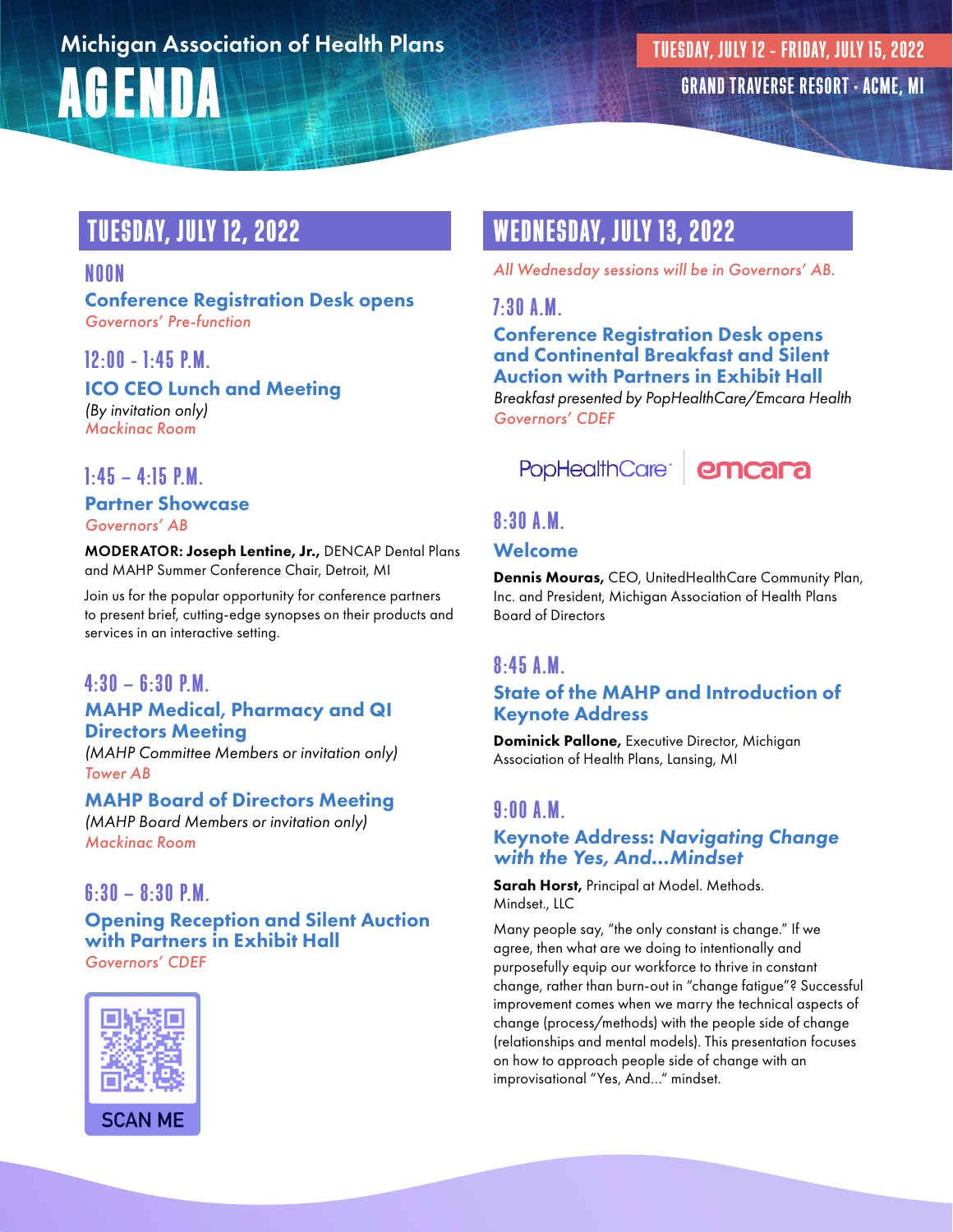# WEDNESDAY, JULY 13, 2022 | CONTINUED

Based on techniques used in improvisational theater, you'll learn skills used by these experts in teamwork and collaboration to become more flexible, agile and effective change-makers. Harnessing the power of "Yes, And…" participants will practice making connections and creating meaningful improvement. If how you change requires navigation of "buy-in", "burn-out" and "culture," this session will offer a fresh approach.

### 10:30 A.M. Partner Showcase Featured Presentation: Novo Nordisk



### 10:40 A.M.

Stretch Break

# 10:50 A.M.

### A Conversation with Michigan's Leadership

PANELISTS: Anita Fox, Director, Department of Insurance and Financial Services, Lansing, MI

Farah Hanley, Chief Deputy Director for Health, Michigan Department of Health and Human Services, Lansing, MI

# 11:45 A.M.

### Adjourn

Light lunch for non-golfers available in Governors' Pre-function area.

# NOON

### Shotgun Golf Tournament

Boxed lunches for golfers; meet at Golf Center.

### 1:00 P.M.

Family Pool Party Presented by DENCAP Dental Plans

5:45-7:30 P.M. Reception and Silent Auction in Exhibit Hall *Governors' CDEF*

# THURSDAY, JULY 14, 2022

### 7:30 A.M.

Registration, Continental Breakfast and Silent Auction in Exhibit Hall *Breakfast presented by Vifor Pharma Governors' CDEF*



# 8:25 A.M.

#### Welcome and Introduction of Keynote Address: Forecasting the Future: Healthcare and Health Plans *Governors' AB*

**Dominick Pallone, Executive Director, Michigan Association** of Health Plans, Lansing, MI

# 8:30 A.M.

Keynote Address: Forecasting the Future: Healthcare and Health Plans *Governors' AB*

Jeffrey C. Bauer, PhD, FAANP, Health Futurist and Conceptual Artist, Madison, WI

Dr. Jeff Bauer, a leading health futurist and medical economist, will help Michigan's health plan executives update skills for looking into the crystal ball from local, state, and national perspectives in order to improve organizational performance. Key topics include trends in data and analytic models, evolution in patient care, economic uncertainties, shifts in public policy goals, and technologies that are transforming care delivery.

### 9:45 A.M.

Partner Showcase Featured Presentation: GT Independence

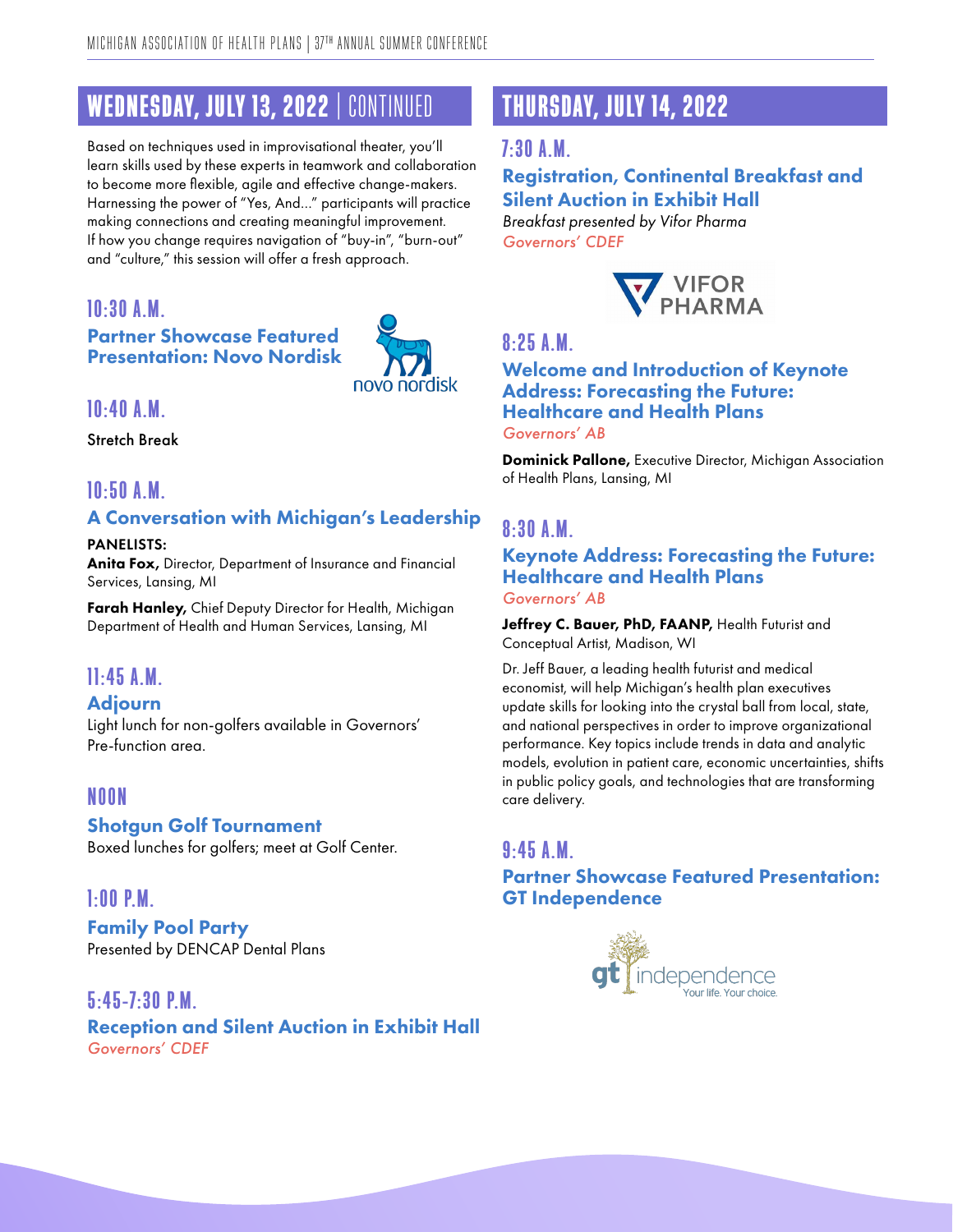# THURSDAY, JULY 14, 2022 | CONTINUED

### 10:00 A.M.

### Break in Exhibit Hall with Partners and Closing of Silent Auction *Governors' CDEF*

Visit with our exhibitors while enjoying a healthy morning snack and place your final Silent Auction bids!

# 10:30 A.M. Partner Showcase Featured Presentation: WellSky

*Governors' AB*



### 10:40 A.M. General Session: *Leadership Lessons Learned from the COVID Pandemic Governors' AB*

Jodi Schafer, Principal, Human Resource Management Services, Lansing, MI

As Winston Churchill famously said, "Never let a good crisis go to waste". The COVID-19 pandemic has tested us all in numerous ways, laying bare the weak points and bottlenecks in our operational processes and disaster preparedness plans. There are lessons to be learned from all of this disruption. As leaders, what has COVID forced us to let go of and what must we find a way to keep? How do we sustain employee engagement and connection when you lose the physical interaction of in-person work? What is leadership's role in creating and sustaining a sense of place and belonging for staff in this new work environment? We'll dive into these key questions and more during this interactive session with Jodi Schafer, Owner of Human Resource Management Services.

# NOON

### MAHP Annual Awards Luncheon

*Luncheon presented by Hope Network Michigan Ballroom, Lobby Level*



Presentation of Ellis J. Bonner, Eugene Farnum, Presidential Merit, Legislative, PAC and Golf Awards. Silent Auction bid winners will be announced.

### 1:20 P.M.

#### Partner Showcase Featured Presentation: Bristol Myers Squibb *Governors' AB*

# Ull Bristol Myers Squibb

#### 1:30 P.M.

### Michigan Legislative Panel: *Governors' AB*

MODERATOR: Chad Livengood, Politics Editor and Columnist, The Detroit News, Detroit, MI

PANELISTS:

**State Senator Curtis Hertel, District 23** 

State Senator Mike Shirkey, District 16

State Senator Sylvia Santana, District 3

State Senator Curt VanderWall, District 35

**State Representative Andrew Fink, District 58** 

State Representative Angela Witwer, District 71

Moderated by Chad Livengood of The Detroit News, Michigan legislators will discuss the hot topics of the summer that may still be brewing in Lansing.

### 2:45 P.M.

Partner Showcase Featured Presentation: Navitus Health Solutions



 $2.55$  PM

Stretch Break *Governors' AB*

### $3.05$  PM

### General Session: *Commercial and Medicare Advantage Panel Governors' AB*

MODERATOR: Carrie Germain, RPh, BS, FMPA, Ret. Associate Vice President, Performance Improvement, Health Alliance Plan

#### PANELISTS:

James Gelfand, Executive Vice President, Public Affairs, The ERISA Industry Committee, Washington, DC

Michael S. Adelberg, Principal, Faegre Drinker Consulting, Washington, DC

Christine Aguiar Lynch, Vice President for Medicare and MLTSS Policy, Association for Community Affiliated Plans, Washington, DC